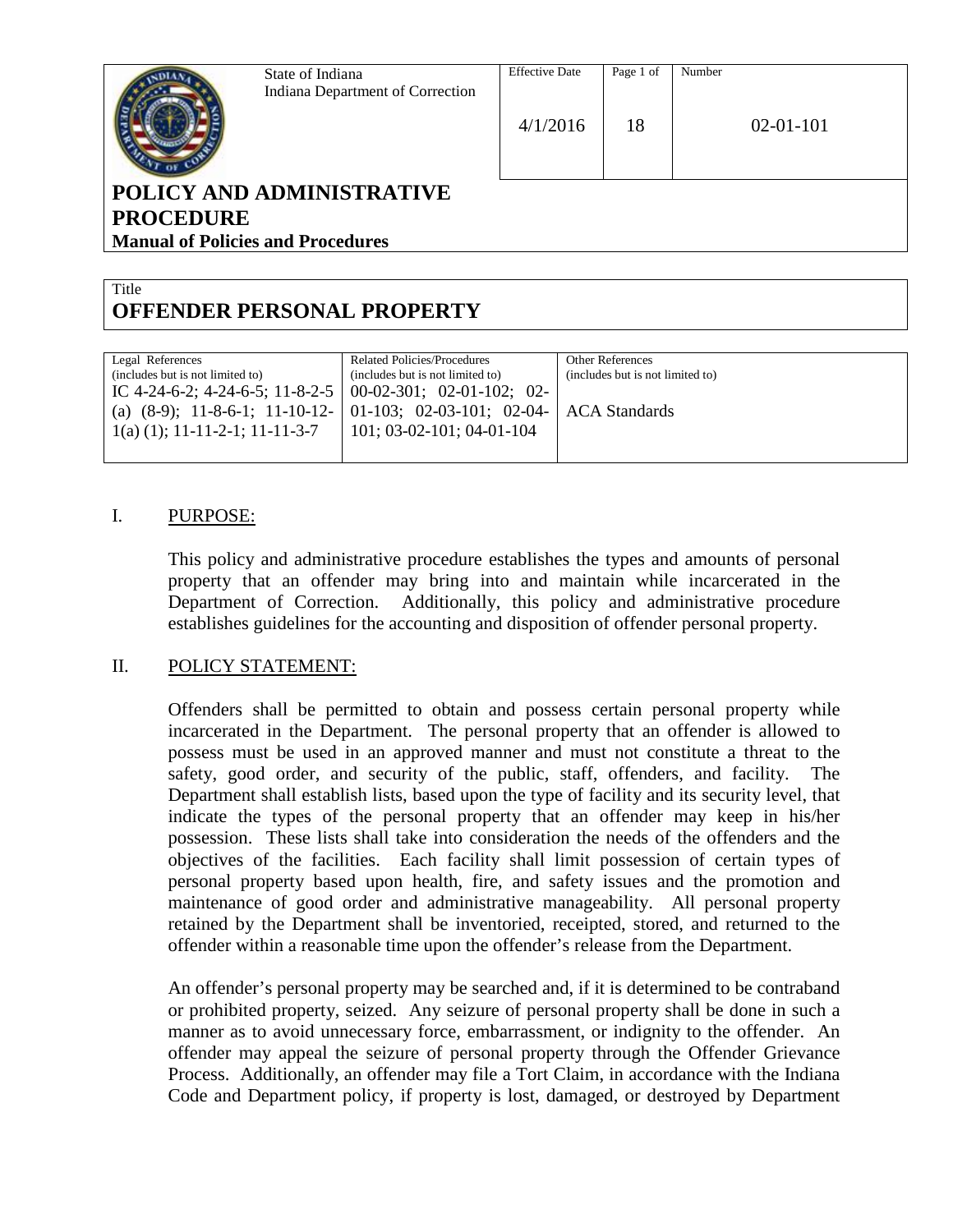| POLICY AND ADMINISTRATIVE PROCEDURE      |                       |      |                    |  |  |
|------------------------------------------|-----------------------|------|--------------------|--|--|
| Indiana Department of Correction         |                       |      |                    |  |  |
| <b>Manual of Policies and Procedures</b> |                       |      |                    |  |  |
| Number                                   | <b>Effective Date</b> | Page | <b>Total Pages</b> |  |  |
| $02-01-101$<br>4/1/2016                  |                       |      |                    |  |  |
| Title                                    |                       |      |                    |  |  |

staff.

Offenders shall not be permitted to operate any private business, either for profit or nonprofit, while incarcerated in the Department without written authorization from the Commissioner. Such authorization shall be given only after considering the general welfare and safety of all parties that might be impacted by the private business.

The Department shall establish procedures for the storage and disposition of personal property belonging to offenders who have died while in the custody of the Department, or who have escaped from custody. The disposition of the personal property of the deceased or escaped offenders shall be in compliance with the State statute.

### III. DEFINITIONS:

For the purpose of this policy and administrative procedure, the following definitions are presented.

- A. BUSINESS ACTIVITY: Any venture, enterprise, or other activity by which an offender or others acting on the behalf of an offender engage in the sale, barter, or exchange of goods and/or services or the solicitation of funds and/or services, including, but not limited to, any activity done in the name of an entity or organization rather than in the name of the offender. This venture, enterprise, or activity may be either for profit, not-for-profit, private, or charitable.
- B. CONTRABAND: An item, the possession of which is in violation of State or federal statute.
- D. DEVISEE: an individual who receives a gift of real property by a will.
- E. HOBBY CRAFT: An activity or handicraft conducted by an offender during leisure time, which may have a market value if sold.
- F. IMMEDIATE FAMILY: The immediate family of an offender is his/her father, mother, siblings, spouse, children, grandparents, grandchildren, and legal guardians, including those with a "step," "half," or adoptive relationship and those persons with the same relationship to the offender's spouse.
- G. INDIGENT OFFENDER: An offender who has a Trust Fund account balance of less than fifteen dollars (\$15.00) (not including monies in the offender's Re-Entry Administrative Account) on the day of request and has not had a total of more than fifteen dollars (\$15.00) credited to the Trust Fund account (not including the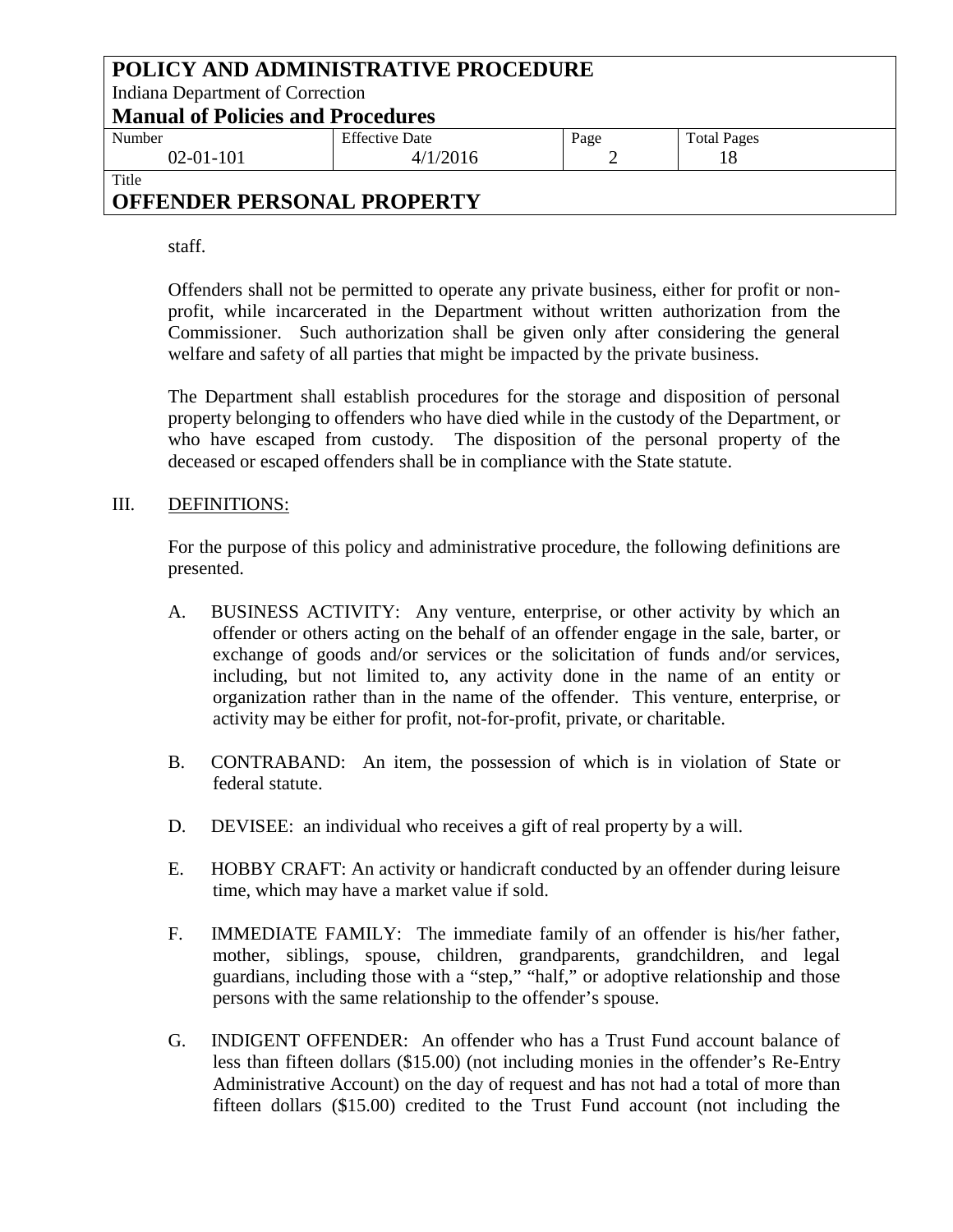| POLICY AND ADMINISTRATIVE PROCEDURE<br>Indiana Department of Correction |                       |      |                    |  |
|-------------------------------------------------------------------------|-----------------------|------|--------------------|--|
| <b>Manual of Policies and Procedures</b>                                |                       |      |                    |  |
| Number                                                                  | <b>Effective Date</b> | Page | <b>Total Pages</b> |  |
| $02-01-101$                                                             | 4/1/2016              |      |                    |  |
| Title                                                                   |                       |      |                    |  |

offender's Re-Entry Administrative Account) in the preceding thirty (30) days.

- H. INTAKE UNIT: Any facility or any unit within a facility designated by the Commissioner to receive offenders from a court.
- I. LEGAL MATERIALS: Pleadings, complaints, petitions, motions, briefs, exhibits, Department policies/procedures, affidavits, transcripts, expert reports; correspondence to and from attorneys or persons employed by an attorney in a legal capacity; correspondence to or from courts or expert witnesses; copies of case law; notices of filing or other documents to be filed in a court of law, court of claims, or other forum in which a suit may be filed; documents to be filed in support of clemency petitions; or any other documents which are or may be required to be served upon opposing counsel or parties.
- J. OFFENDER: An adult person committed to a department of correction (federal, state, or local) and housed or supervised in a facility either operated by the department of correction or with which the department of correction has a contract, including an adult under parole supervision; under probation supervision following a commitment to a department of correction; in a minimum security assignment, including an assignment to a community transition program.
- K. PROHIBITED PROPERTY: Any property item, other than contraband, that:
	- 1. Is not specifically permitted by Department policy and administrative procedure or by the Superintendent of a specific facility;
	- 2. Exceeds established limits;
	- 3. Is misused or is used in a manner other than has been approved by the Superintendent or designee; or,
	- 4. Is in the possession of an unauthorized person.
- L. PROPERTY: An item that the Department permits an offender to possess.
- M. PROPERTY STORAGE AREA: A physical location or container designated by the Superintendent as the area where offender personal property and belongings are stored when not in possession of the offender.
- N. TORT CLAIMS ADMINISTRATOR: The staff person in the Central Office Division of Legal Services designated to process Tort Claims from offenders concerning the loss of the offender's personal property.
- O. WORKING DAY: Mondays through Fridays, excluding weekend and State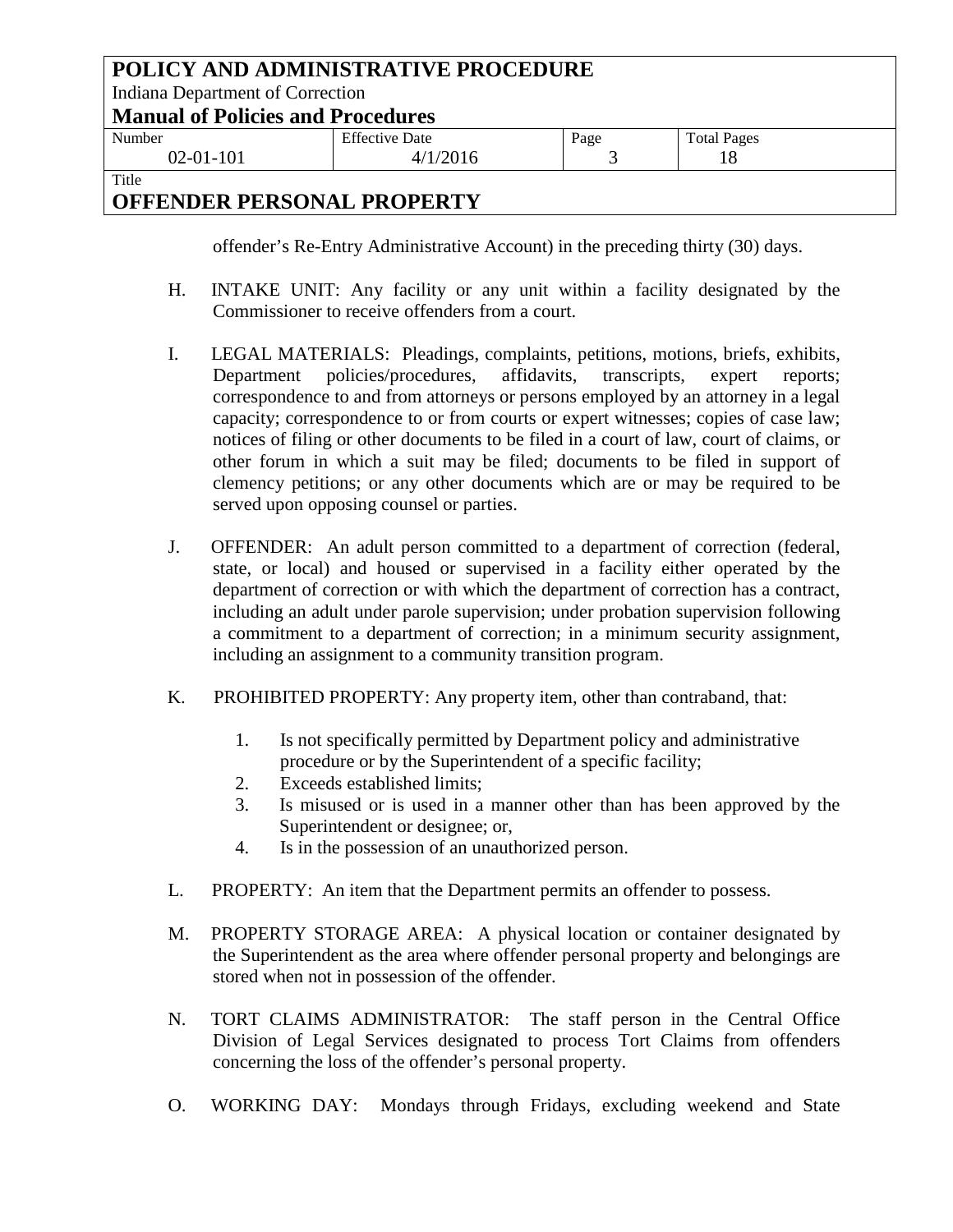| POLICY AND ADMINISTRATIVE PROCEDURE<br>Indiana Department of Correction |                                   |      |                    |  |  |
|-------------------------------------------------------------------------|-----------------------------------|------|--------------------|--|--|
|                                                                         | Manual of Policies and Procedures |      |                    |  |  |
| Number                                                                  | <b>Effective Date</b>             | Page | <b>Total Pages</b> |  |  |
| $02 - 01 - 101$                                                         | 4/1/2016                          |      |                    |  |  |
| Title                                                                   |                                   |      |                    |  |  |
| AREEMBED BEDCAULT BRABEDTY                                              |                                   |      |                    |  |  |

holidays.

## IV. NOTIFICATION OF ALLOWABLE PROPERTY TO COMMUNITY AGENCIES:

The Commissioner, or designee, shall ensure that the following agencies are supplied with a list of property that an offender may bring to a Department intake unit:

- A. County Sheriffs; and,
- B. All judges having criminal jurisdiction

This notification shall be forward at least annually or when the Master Property List is revised. Allowable containers and amount of property shall be left to the Superintendent. These agencies and individuals shall be advised that any property not on the list shall not be accepted and may be returned with the transporting person.

### V. PERMITTED PROPERTY:

Offenders shall be permitted to maintain only the types of property indicated in the attachments to this policy and administrative procedure, including those limits indicated in a facility's operational procedures. The amount of property offenders shall be able to maintain shall be indicated in the facility's operational procedure. The types of property permitted shall remain the same within each security level. However, the Superintendent may reduce the amount of property allowed for that specific facility and/or disallow certain items based upon operational concerns of the facility (e.g. sweatshirts may be disallowed due to laundry operations capacity). The maximum amount of allowable property shall be indicated in a facility's operational procedures.

Any property which the offender brings into the facility and which the offender is permitted to keep shall be the offender's responsibility. The offender shall assume all liability for any property that is left in an unsecured location. The Department shall not assume any responsibility for lost or stolen property that the offender has been permitted to maintain in his/her living unit.

## VI. GENERAL PROVISIONS REGARDING OFFENDER PERSONAL PROPERTY:

The following provisions shall be applicable to all offenders housed in Department facilities:

A. All offender personal property shall be stored in a safe and secure manner in accordance with this policy and administrative procedure, operational procedure, or facility directive.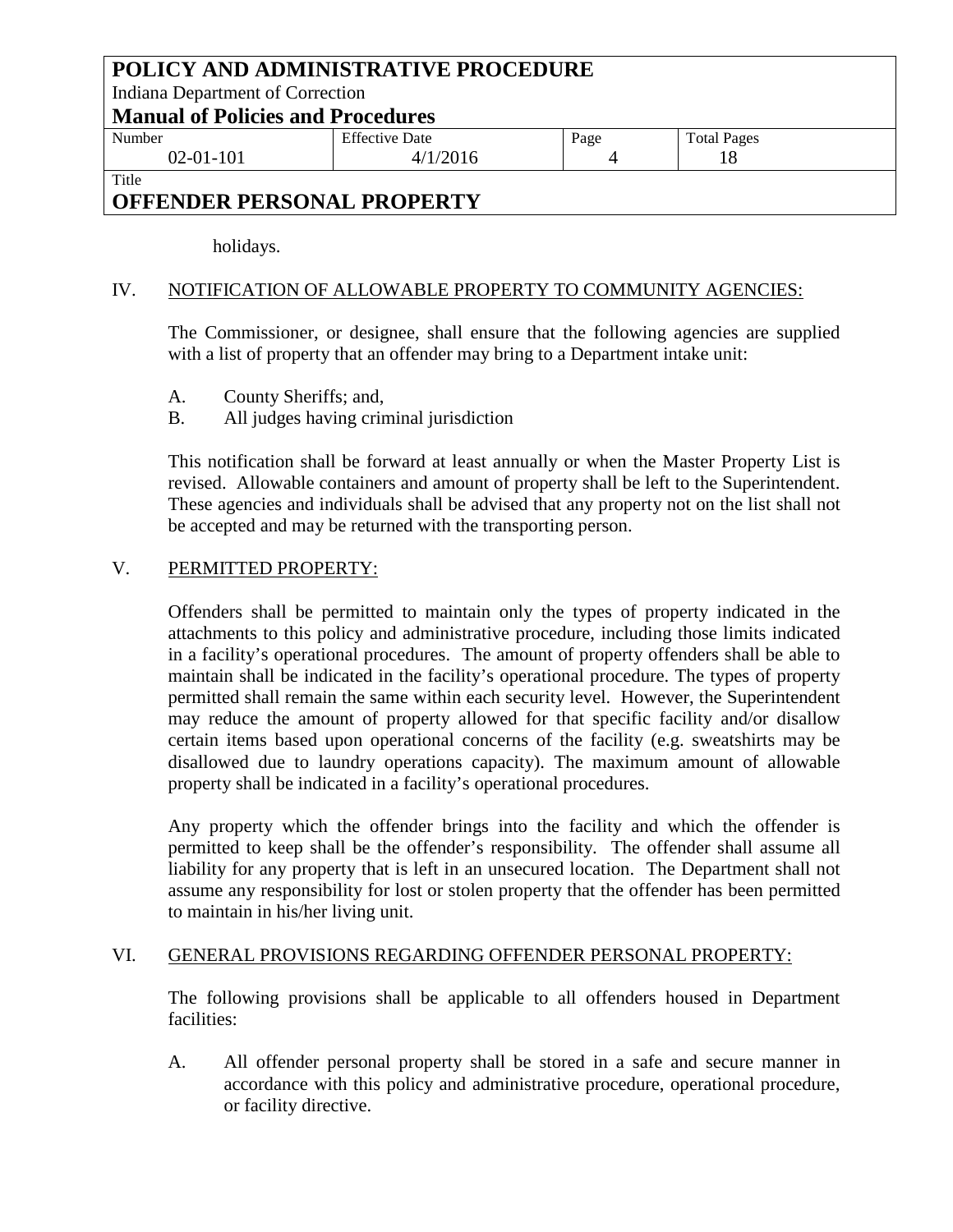| POLICY AND ADMINISTRATIVE PROCEDURE |                                          |      |                    |  |  |
|-------------------------------------|------------------------------------------|------|--------------------|--|--|
| Indiana Department of Correction    |                                          |      |                    |  |  |
|                                     | <b>Manual of Policies and Procedures</b> |      |                    |  |  |
| Number                              | <b>Effective Date</b>                    | Page | <b>Total Pages</b> |  |  |
| $02 - 01 - 101$                     | 4/1/2016                                 |      |                    |  |  |
| Title                               |                                          |      |                    |  |  |

- B. All property in a living area shall be stored in a manner that will not obstruct line of sight, paths of entrance, or exit from the living area.
- C. The use of electrical appliances shall be controlled by the facility administration and shall be based upon the safety and security of the facility, including any applicable health and safety regulations.
- D. Decorations and furnishings of living areas shall be noncombustible and controlled by the facility administration based upon the safety and security of the facility.
- E. The affixing of posters, photographs, paper, or other items to the walls, ceilings, floors, doors, windows, bars, furniture, or storage boxes and the open display of nude images, depictions, or photographs or any images, depictions, or photographs that would be offensive or threatening to other persons (including, but not limited to: gang symbols or depictions, racist or discriminatory materials), shall be prohibited.
- F. Any offender who damages, defaces, or loses an approved storage area shall be subject to disciplinary action in accordance with Policy 02-04-102, "Disciplinary Code for Adult Offenders."
- G. Unless otherwise specified in this policy and administrative procedure, or in the facility's operational procedure, an offender's personal property shall be stored in a personal property storage box or other facility-approved storage container/area.
- H. Correspondence may be stored in the approved personal property area or other approved storage container.

#### VII. INTAKE UNIT:

## A. INITIAL INVENTORY OF AN OFFENDER'S PERSONAL ITEMS

All items which accompany the offender shall be inventoried and classified as:

- 1. Contraband;
- 2. Prohibited Property; or,
- 3. Property.

All items shall be receipted. The staff person assigned to inventory the property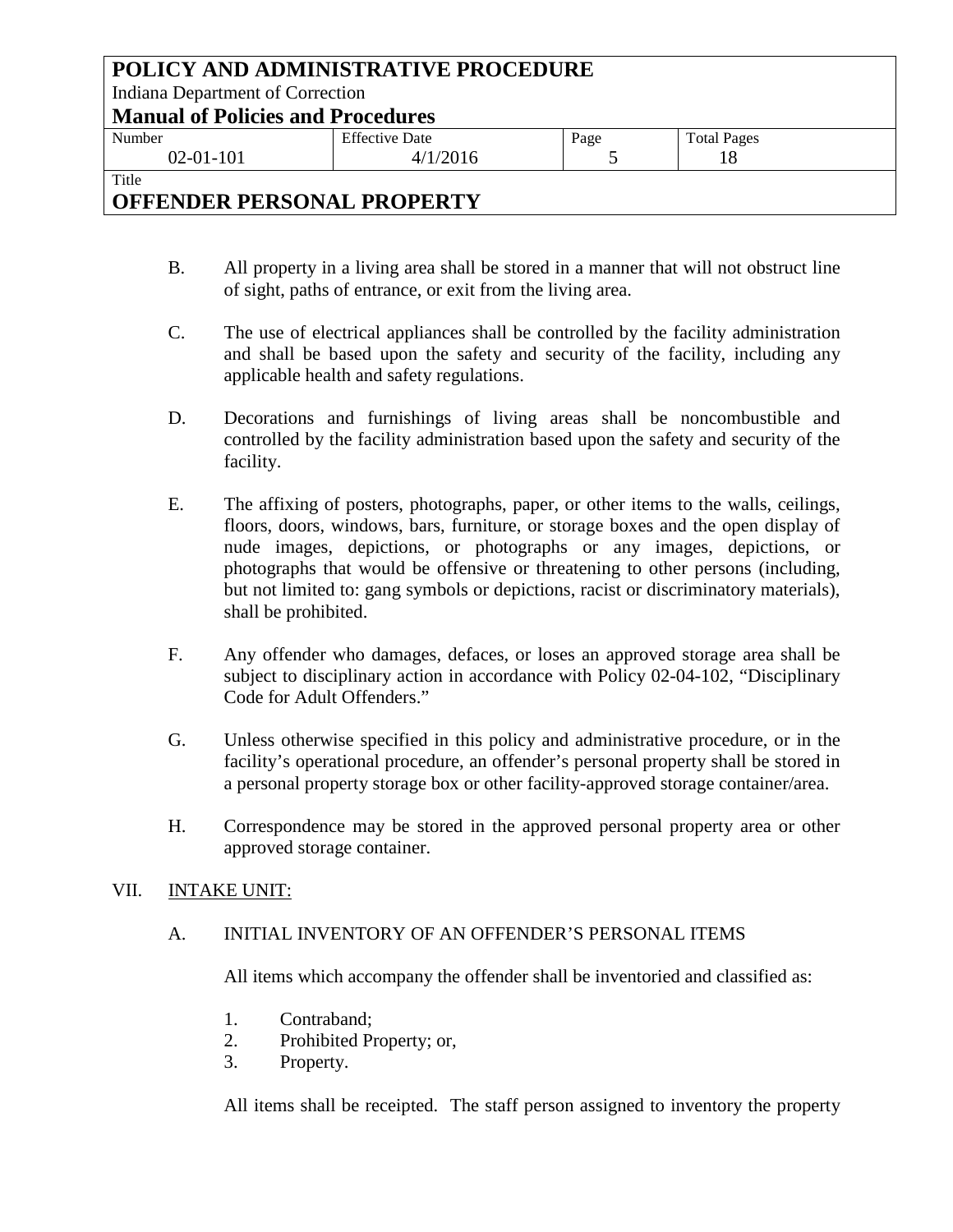| POLICY AND ADMINISTRATIVE PROCEDURE |                                          |      |                    |  |
|-------------------------------------|------------------------------------------|------|--------------------|--|
| Indiana Department of Correction    |                                          |      |                    |  |
|                                     | <b>Manual of Policies and Procedures</b> |      |                    |  |
| Number                              | <b>Effective Date</b>                    | Page | <b>Total Pages</b> |  |
| $02 - 01 - 101$                     | 4/1/2016                                 |      |                    |  |
| Title                               |                                          |      |                    |  |

shall do so in the presence of the offender and shall prepare a receipt for all property inventoried. State Form 4876, INVENTORY OF PERSONAL PROPERTY, or a similarly approved State Form shall be used for this purpose. If the offender cannot be present for the inventory, a second staff person shall monitor the inventory, and sign State Form 4876. If an offender is present for the inventory, but refuses to sign State Form 4876, a second staff person shall sign the list and indicate that the offender refused to sign. The completed, original State Form 4876 shall be given to the offender. A legible copy shall be placed in the offender's facility packet.

At the time that the offender's personal property is inventoried, the offender shall be issued a personal property storage container. The offender shall be required to store all his/her personal property in the personal property storage container and any other approved property storage devices provided in the living area.

### B. DISPOSITION OF PROHIBITED PROPERTY AND/OR CONTRABAND:

1. Prohibited Property:

If it is determined that an offender has prohibited property at the time of arrival at an intake unit or facility, the receiving facility shall inventory and package the prohibited property. A legible copy of the inventory shall accompany the package containing the prohibited property. The following alternatives shall be pursued:

- a. If available, the transporting person shall be requested to take the property back to the offender's commitment county for proper disposition;
- b. The offender may identify someone to whom the items may be shipped at the offender's expense;
- c. The offender may identify a charitable organization to which the items may be shipped at the offender's expense; or,
- d. The items may be disposed of in any other reasonable manner.

After these alternatives have been explored, the selected alternative shall be pursued to dispose of the prohibited property. If the offender chooses option b or c above, and has available funds, the offender shall assume the cost to ship the items. The offender shall complete State Form 35720,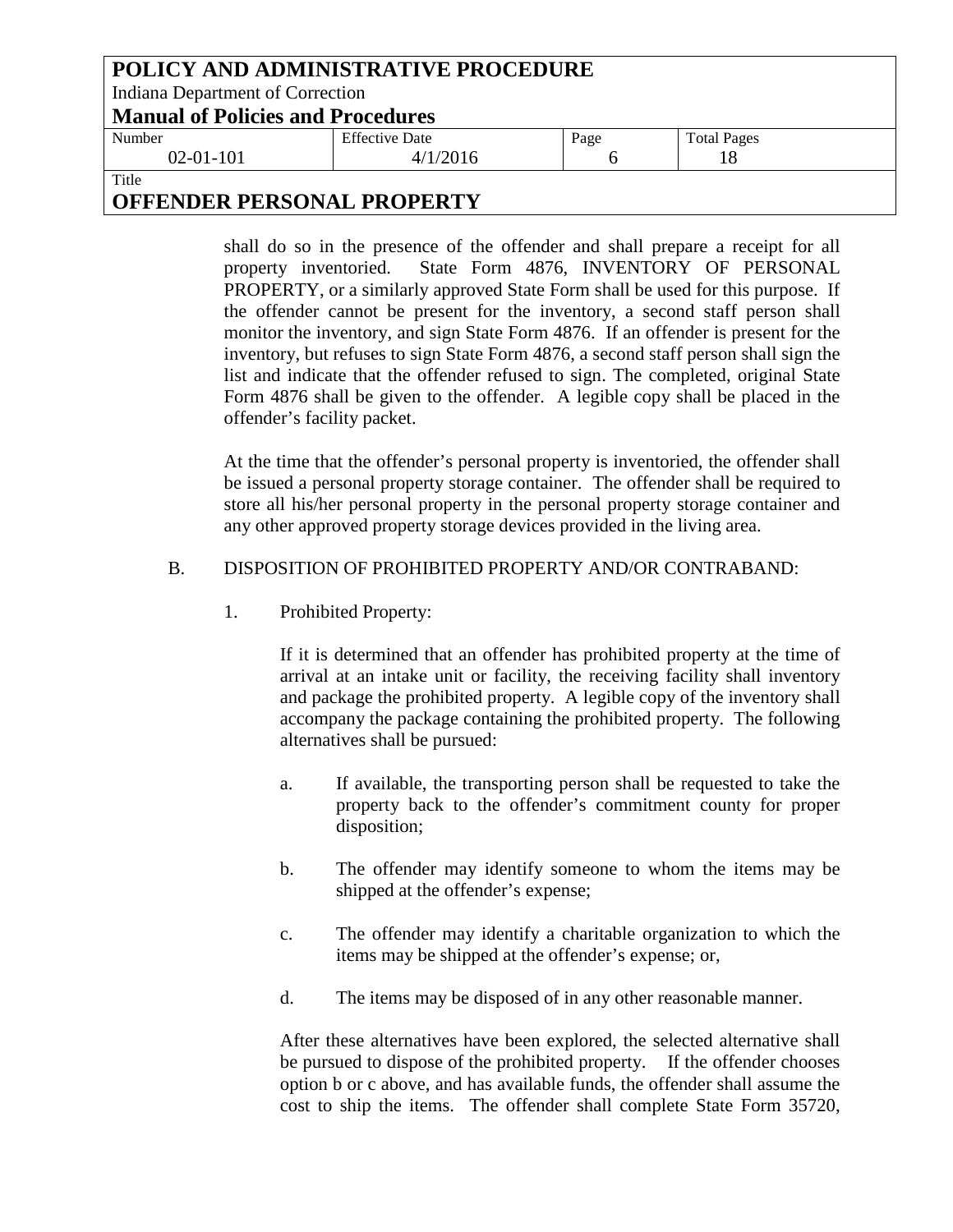| POLICY AND ADMINISTRATIVE PROCEDURE |                                          |      |                    |  |  |
|-------------------------------------|------------------------------------------|------|--------------------|--|--|
|                                     | Indiana Department of Correction         |      |                    |  |  |
|                                     | <b>Manual of Policies and Procedures</b> |      |                    |  |  |
| Number                              | <b>Effective Date</b>                    | Page | <b>Total Pages</b> |  |  |
| $02 - 01 - 101$                     | 4/1/2016                                 |      |                    |  |  |
| Title                               |                                          |      |                    |  |  |

"REQUEST FOR REMITTANCE." State Form 35720 shall be processed by the intake unit's business office and funds shall be deducted from the offender's Trust Fund account. The intake unit shall dispose of these items as quickly as possible, but in all cases prior to the transfer of the offender to another facility. State Form 21682, "DISPOSITION OF OFFENDER PERSONAL PROPERTY / CORRESPONDENCE," shall be used to record the disposition of the offender's property.

2. Contraband:

If it is determined that an offender has contraband at the time of arrival at an intake unit or facility, the receiving facility shall confiscate the contraband, complete SF 36030, "NOTICE OF CONFISCATED PROPERTY," complete State Form 7212, "REPORT OF INCIDENT," and process the contraband for submission to the facility Office of Investigations and Intelligence in accordance with Section XII, "Duties and Responsibilities for Evidence," of Policy and Administrative Procedure 00-01-103, "The Operation of the Office of Investigations and Intelligence."

### VIII. RECEIPT AND INVENTORY OF PROPERTY RECEIVED AT A DEPARTMENT FACILITY (See Operational Procedure):

When transferred, all personal property shall accompany the offender, except in an emergency situation. The volume of property allowed on a transfer shall be no more than four and one-half cubic feet  $(4.5 \text{ ft}^3)$ . The type of property transferred shall be in accordance with the respective Master Department Allowable Property List (Attachment). Property that exceeds four and one-half cubic feet may be disposed in accordance with Section VII, B, 1, b-d. Prior to the transfer of an offender; the sending facility shall inventory and box an offender's personal property. A legible copy of the inventory shall be placed with the offender's property and a legible copy placed in the offender's facility packet. All property sent with the offender shall be in sealed boxes that are clearly labeled with the offender's name and DOC number. In order to ensure that all boxes are received, all boxes are to be numbered as a quantity of a whole (1 of 3, 2 of 3, etc.). The offender shall be asked to sign the inventory and the offender's signature shall be witnessed by the staff personal inventorying the property. If the offender refuses to sign the inventory, a second staff person shall sign indicating the offender's refusal.

An exception shall be allowed for the four and one-half cubic feet  $(4.5 \text{ ft}^3)$  for Department-approved television sets. Musical instruments that do not fit within the four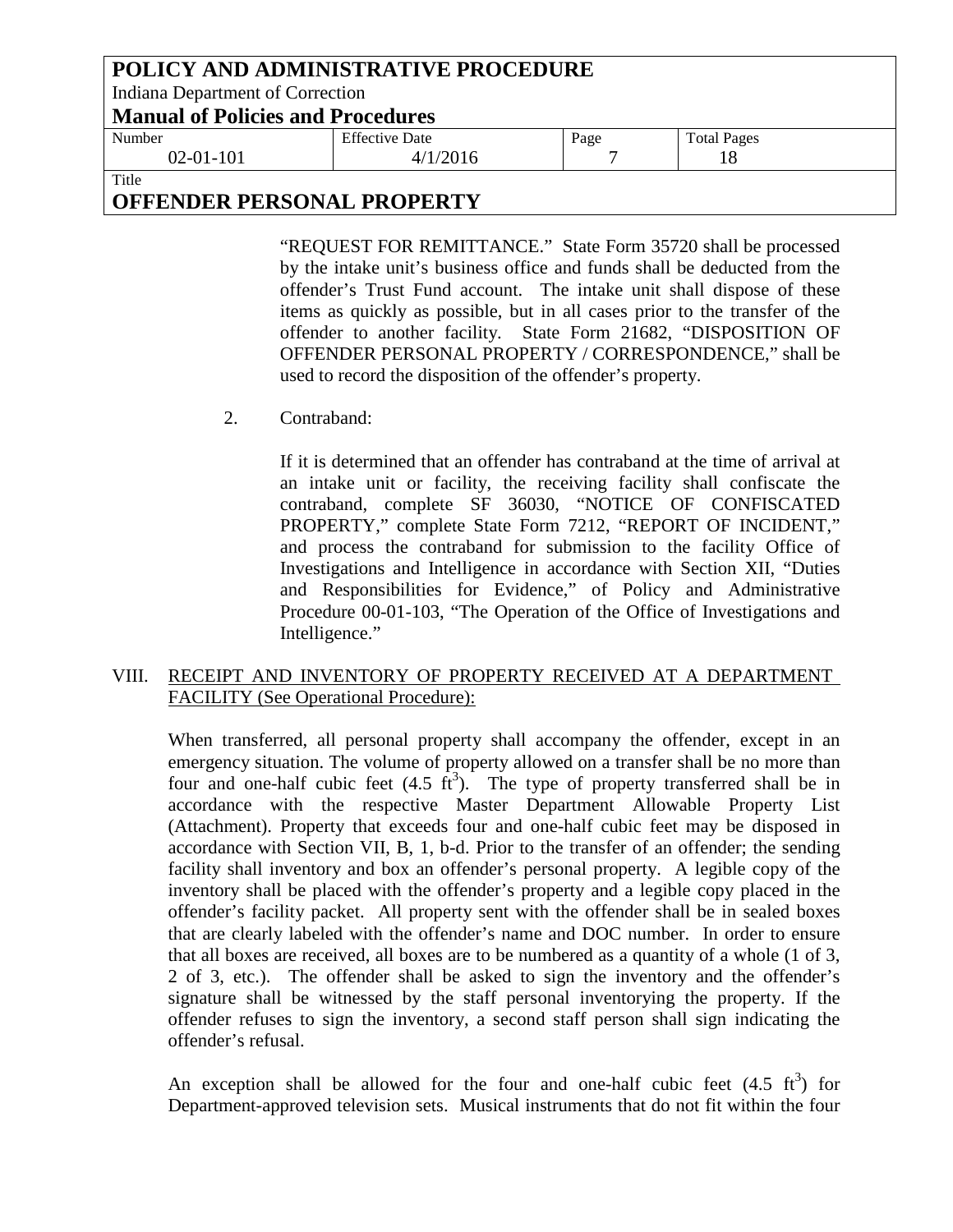| POLICY AND ADMINISTRATIVE PROCEDURE |                                          |      |                    |  |  |
|-------------------------------------|------------------------------------------|------|--------------------|--|--|
| Indiana Department of Correction    |                                          |      |                    |  |  |
|                                     | <b>Manual of Policies and Procedures</b> |      |                    |  |  |
| Number                              | <b>Effective Date</b>                    | Page | <b>Total Pages</b> |  |  |
| $02-01-101$                         | 4/1/2016                                 |      |                    |  |  |
| Title                               |                                          |      |                    |  |  |

and one-half cubic feet  $(4.5 \text{ ft}^3)$  requirement may be included in transferring property on a case-by-case basis by the Superintendent or designee.

Upon arrival at the receiving facility, the offender's property and money, if any, shall be inventoried. The offender shall be requested to sign the inventory, listing all property and monies, and the staff person conducting the inventory shall sign as a witness. If the offender refuses to sign the inventory, a second staff person shall sign indicating the offender's refusal. Whenever possible, the offender shall be present during the inventory. The completed, original SF 4876 shall be given to the offender. A legible copy shall be placed in the offender's facility packet.

If an offender arrives at a facility with prohibited property, this property shall be inventoried and packaged. A legible copy of the inventory shall be attached to the package and the package shall be placed in the facility's property storage area. The offender shall be advised that this property is considered prohibited property and that the offender has a maximum of sixty (60) days to dispose of this property. The offender may dispose of the property in accordance with the intake unit/receiving facility procedure found in Section VII, B, 1, b-d.

If an offender arrives at a facility with contraband hidden in his/her property, the contraband shall be handled according to Section XII of Policy and Administrative Procedure 00-01-103, "The Operation of the Office of Investigations and Intelligence," and the offender shall be subject to disciplinary actions in accordance with Policy and Administrative Procedure 02-04-101, "The Disciplinary Code for Adult Offenders."

After the sixty (60) day period, if the offender has not made arrangements for the disposal of the prohibited property, the Superintendent or designee shall determine a reasonable disposition of the property. Disposition at this time does not require the approval of the offender provided that the offender has been notified of the sixty (60) day waiting period and the disposition is in accordance with this policy and administrative procedure.

Operational procedures shall specify the manner in which property is to be handled from the time the offender is received at the facility. The operational procedure shall identify the specific staff person's responsibilities in the receiving, handling, inventorying, and storing of offender property.

## IX. PERSONAL PROPERTY STORAGE AREA/CONTAINERS (See Operational Procedure):

When an offender is received at a facility and his/her personal property is inventoried, the offender shall be issued a personal property storage container, temporarily or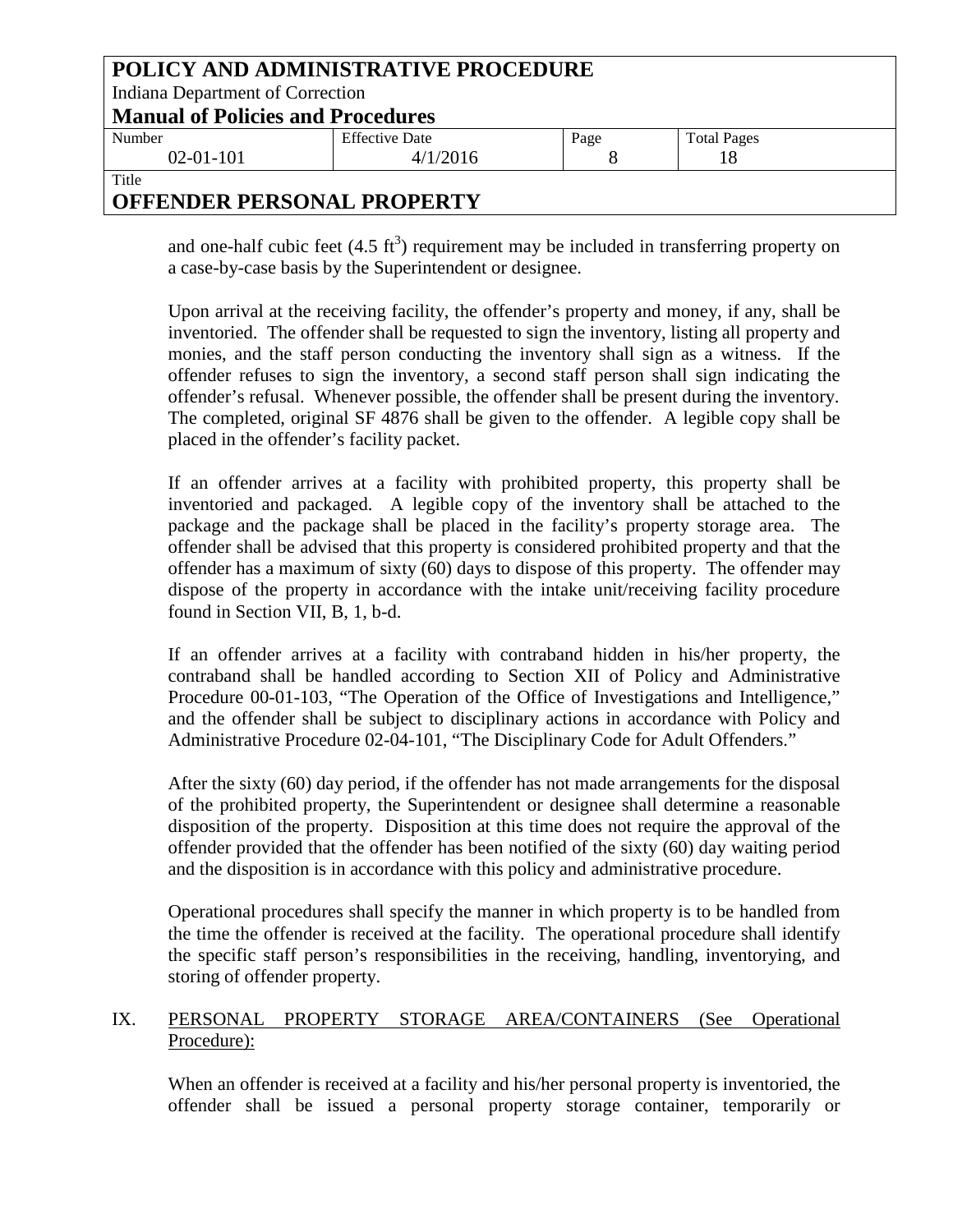| POLICY AND ADMINISTRATIVE PROCEDURE |                                          |      |                    |  |  |
|-------------------------------------|------------------------------------------|------|--------------------|--|--|
| Indiana Department of Correction    |                                          |      |                    |  |  |
|                                     | <b>Manual of Policies and Procedures</b> |      |                    |  |  |
| Number                              | <b>Effective Date</b>                    | Page | <b>Total Pages</b> |  |  |
| $02 - 01 - 101$                     | 4/1/2016                                 |      |                    |  |  |
| Title                               |                                          |      |                    |  |  |

permanently as determined by the facility's operational procedure. When an offender is transferred from one facility to another, the personal property storage container shall remain with the sending facility. A transferred offender shall receive a new personal property container in accordance with the facility's operational procedure at the receiving facility following the inventory of the offender's personal property.

The size of this personal property storage container shall be determined by the facility based upon the type of storage devices/areas that are already in the facility's living areas and the space limitations in the living areas. If the offender arrives with his/her personal property in a personal property storage container, the facility shall determine whether this container is of the appropriate size to fit in the offender's assigned living area. If so, the offender shall be permitted to maintain the same container. If not, this container shall be confiscated from the offender and the appropriate-sized container issued to the offender.

The personal property storage container issued to the offender shall be kept in the offender's living area. The only exception to this procedure may be for offenders housed in a restrictive status housing unit. At the discretion of the Superintendent, the personal property storage containers for offenders in restrictive status housing units may be stored outside the living area. In this case, the Superintendent shall designate a secure area outside the living area where the containers shall be stored.

Operational procedures shall be developed which indicate whether the personal property storage container will be kept in the offender's living area and, in conjunction with the facility's operational procedures for the restrictive status housing units, shall indicate the property permitted in the restrictive status housing units.

## X. TRANSFER OF AN OFFENDER (See Operational Procedure):

Prior to an inter-facility transfer, an offender's personal property shall be inspected, inventoried, packed, and receipted by staff. The volume of property allowed on a transfer shall be no more than four and one-half cubic feet  $(4.5 \text{ ft}^3)$ . The type of property transferred shall be in accordance with the respective Master Department Allowable Property List. This property shall be inventoried in the presence of the offender whenever possible. Staff shall ensure the offender's property does not include any prohibited property/contraband and that all amounts are within the limits of the sending facility, as indicated in the sending facility's operational procedure.

Property that exceeds four and one-half cubic feet  $(4.5 \text{ ft}^3)$  on an inter-facility transfer may be disposed of in the following manner: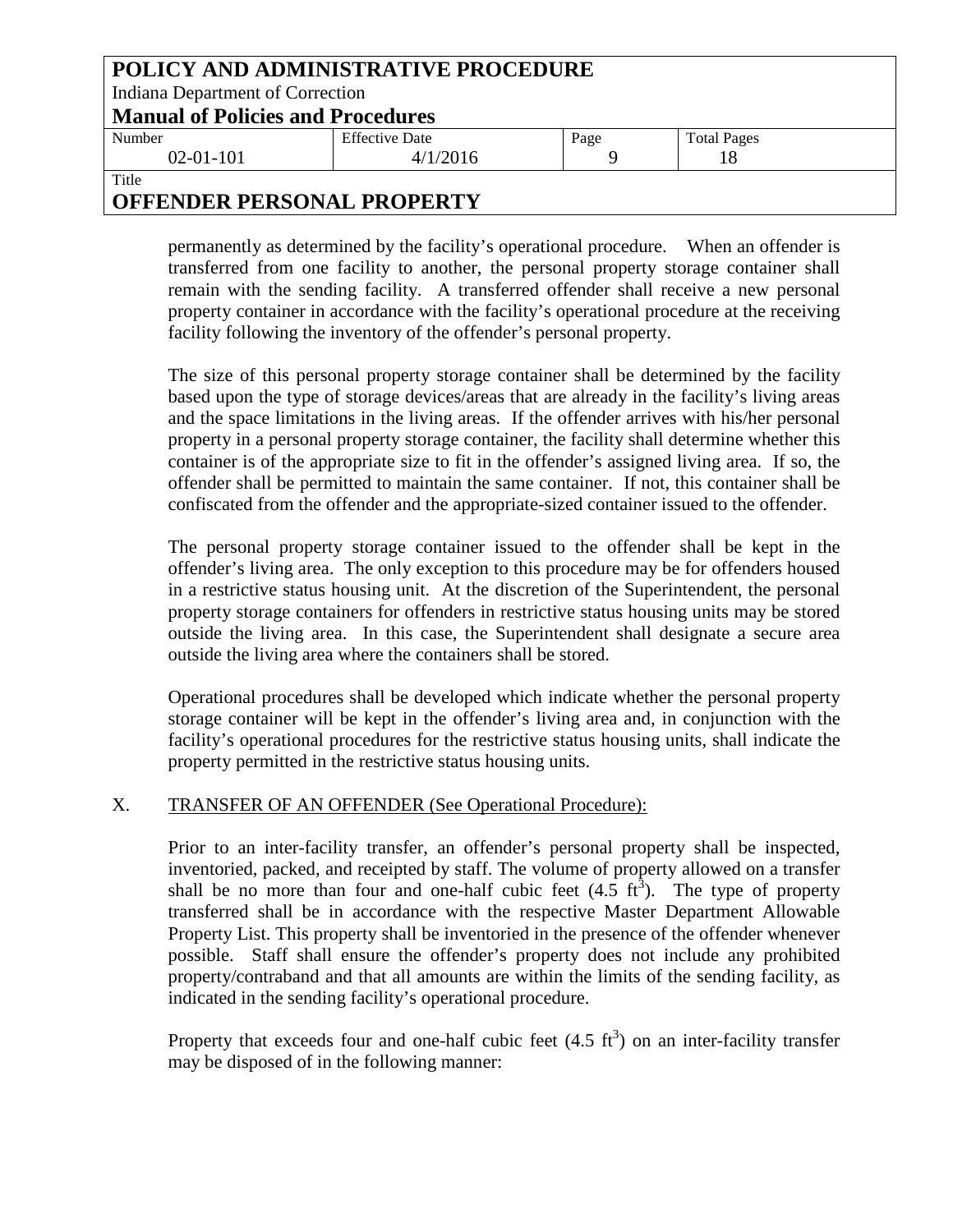| POLICY AND ADMINISTRATIVE PROCEDURE |                                          |      |                    |  |
|-------------------------------------|------------------------------------------|------|--------------------|--|
| Indiana Department of Correction    |                                          |      |                    |  |
|                                     | <b>Manual of Policies and Procedures</b> |      |                    |  |
| Number                              | <b>Effective Date</b>                    | Page | <b>Total Pages</b> |  |
| $02 - 01 - 101$                     | 4/1/2016                                 | 10   |                    |  |
| Title                               |                                          |      |                    |  |

A. Prohibited Property:

If it is determined that an offender transferring to another Department facility has prohibited property during the inspection and inventory, the following dispositions of the property are available to the offender:

- 1. The offender may identify an individual to whom the items may be shipped at the offender's expense;
- 2. The offender may identify a charitable organization to which the items may be shipped at the offender's expense; or,
- 3. The items may be disposed of in any other reasonable manner.

If the offender chooses option 1 or 2 above, the sending facility shall weigh the excess property to determine the shipping cost and have the offender complete State Form 35720, "REQUEST FOR REMITTANCE." State Form 35720 shall be processed by the sending facility's business office and funds shall be deducted from the offender's trust fund account.

B. Contraband:

If it is determined that an offender has contraband hidden in his/her property, the sending facility shall confiscate the contraband, complete State Form 36030, "NOTICE OF CONFISCATED PROPERTY," complete State Form 7212, "REPORT OF INCIDENT," and process the contraband for submission to the facility Office of Investigations and Intelligence in accordance with Section XII, "Duties and Responsibilities for Evidence," of Policy and Administrative Procedure 00-01-103, "The Operation of the Office of Investigations and Intelligence."

Staff shall complete a State Form 4876, "INVENTORY OF OFFENDER PERSONAL PROPERTY." The offender shall be required to sign the inventory form. If the offender refuses to sign, a second staff person who witnessed the inventory shall sign and indicate that the offender refused to sign the form.

Once the property is inventoried it shall be placed in sealed cardboard boxes, and numbered as a quantity of a whole (1 of 3, 2 of 2, 3 of 3, etc).

If the offender has other approved containers for excess legal materials, these boxes shall be inventoried, sealed, and numbered, as well.

Once all property has been inventoried, the offender shall be given the original copy of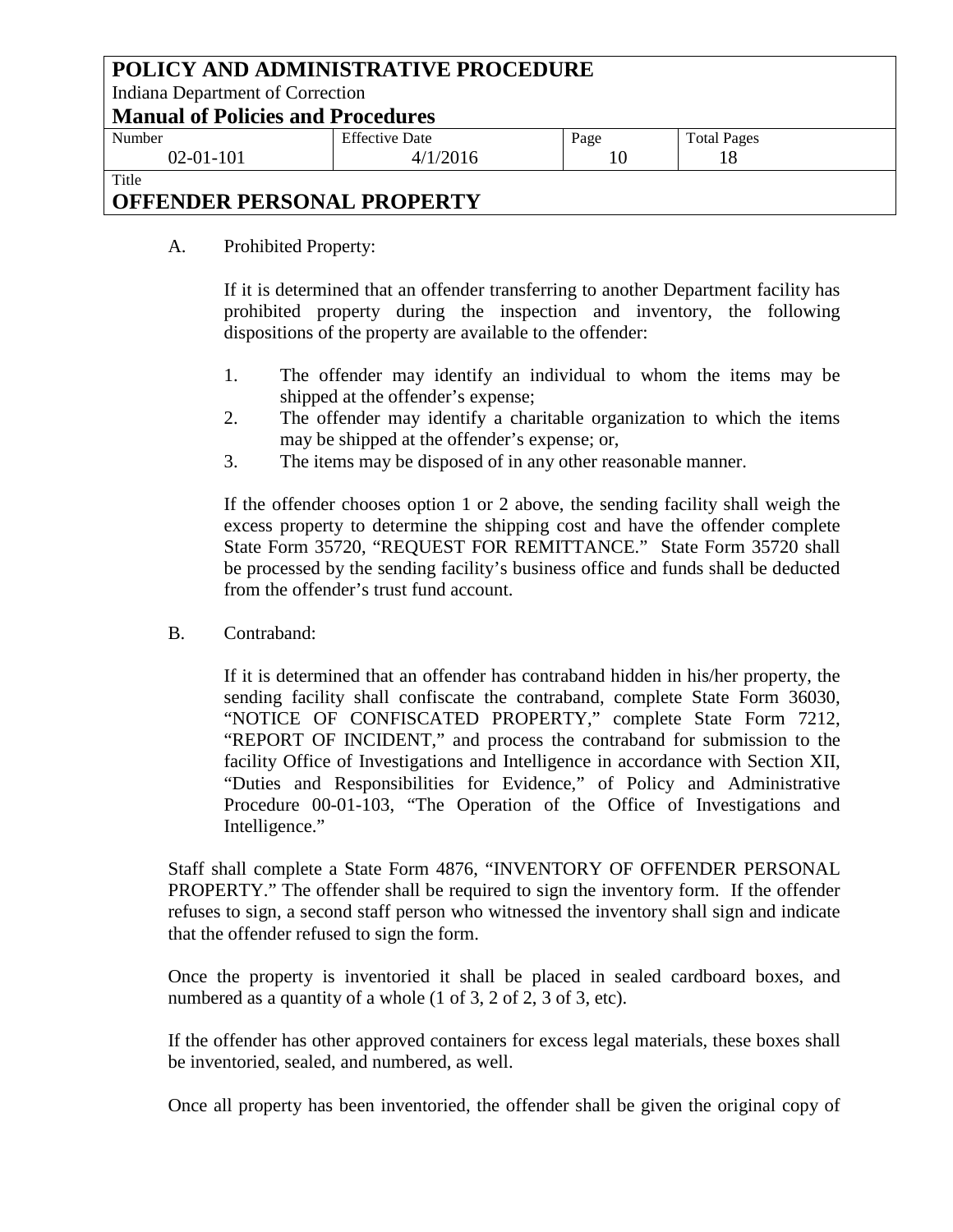| POLICY AND ADMINISTRATIVE PROCEDURE |                                          |      |                    |  |  |
|-------------------------------------|------------------------------------------|------|--------------------|--|--|
|                                     | Indiana Department of Correction         |      |                    |  |  |
|                                     | <b>Manual of Policies and Procedures</b> |      |                    |  |  |
| Number                              | <b>Effective Date</b>                    | Page | <b>Total Pages</b> |  |  |
| $02 - 01 - 101$                     | 4/1/2016                                 |      |                    |  |  |
| Title                               |                                          |      |                    |  |  |

SF 4876 and a legible copy shall be placed in the offender's facility packet.

The receiving facility shall ensure that a copy of the inventory form is received when the offender arrives. If the receiving facility does not find a copy of the inventory form, designated staff shall contact the sending facility to determine where the form may be. The receiving facility shall inventory all of the offender's property to ensure that all indicated property is present. Any excess legal materials shall be stored in accordance with the facility's operational procedure.

Operational procedures shall be developed to ensure that an offender's personal property is inventoried prior to the offender being transferred. The operational procedure shall designate the staff responsible for inventorying the offender's property.

### XI. TEMPORARY TRANSFER OR ABSENCE OF AN OFFENDER (See Operational Procedure):

A temporary transfer or absence of an offender includes:

- A. Temporary Leave;
- B. Bedside or funeral visit;
- C. Temporary release on court order;
- D. Temporary inter-facility transfer; and,
- E. Medical leave.

In all instances, the offender shall return to a facility with only those items that were taken on the temporary transfer or absence. Offenders assigned to a community-based facility may purchase additional clothing and toiletries while on a temporary leave; provided a receipt is available, the articles are inventoried upon return to the facility, and the Superintendent approves such purchases. When an offender transfers to another facility, only one State issue of clothing is to accompany the offender.

Offenders released to a court order and/or turned over to wanting authorities (TOT) shall have their property inventoried and packaged according to Section X. An Executive Directive shall be issued by the office of the Commissioner listing types and amounts of personal property when an offender is released to court order or TOT to wanting authorities.

Additionally, staff shall advise the offender that should he/she be released by the court, the offender is to contact the facility as soon as possible regarding his/her release and the disposition of any personal property left at the facility. The offender shall be advised that sixty (60) days following the facility's official notification of the offender's release by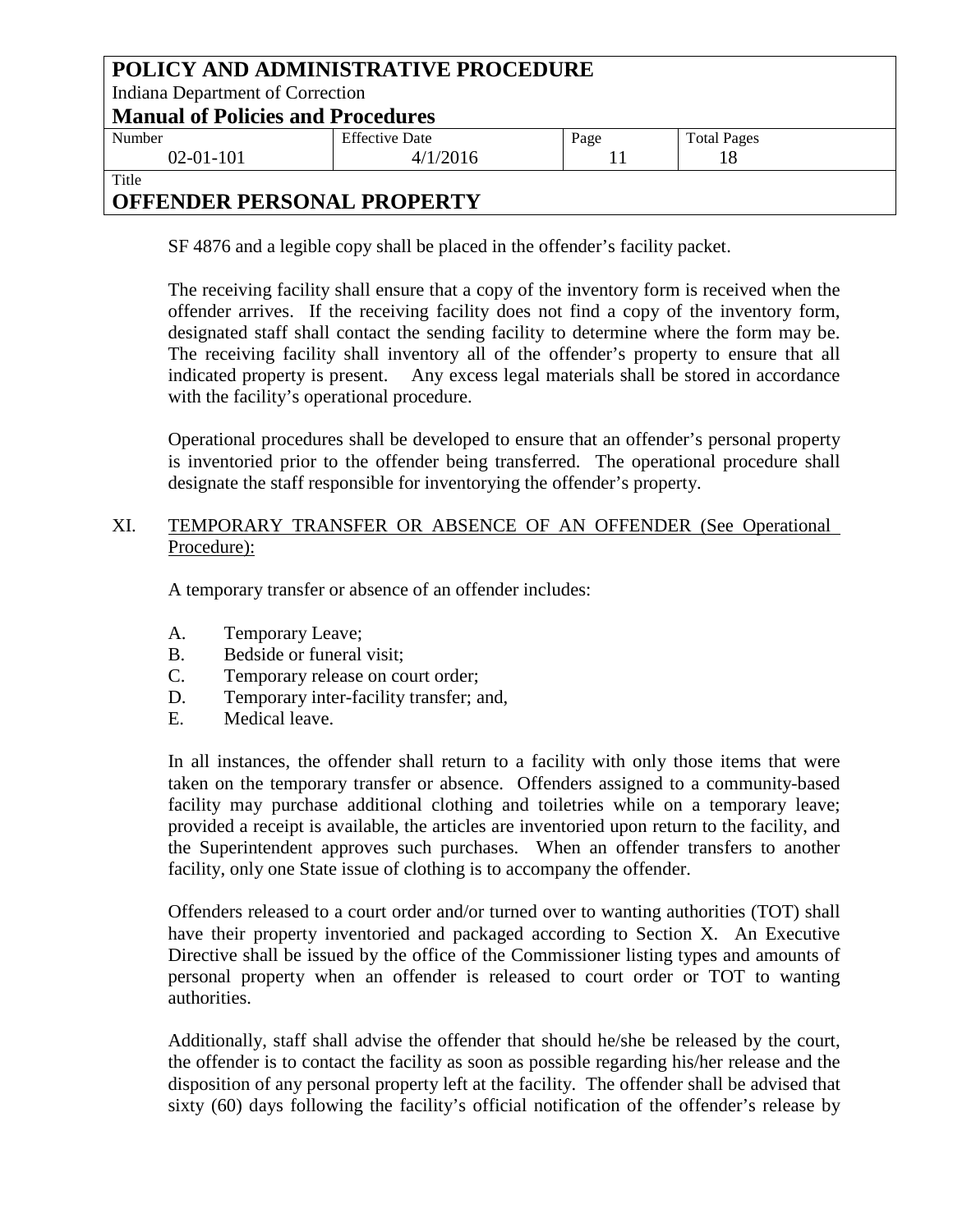| POLICY AND ADMINISTRATIVE PROCEDURE |                                          |      |                    |  |  |
|-------------------------------------|------------------------------------------|------|--------------------|--|--|
| Indiana Department of Correction    |                                          |      |                    |  |  |
|                                     | <b>Manual of Policies and Procedures</b> |      |                    |  |  |
| Number                              | <b>Effective Date</b>                    | Page | <b>Total Pages</b> |  |  |
| $02-01-101$                         | 4/1/2016                                 | 12   |                    |  |  |
| Title                               |                                          |      |                    |  |  |

the court, any personal property remaining at the facility shall be considered abandoned property and shall be disposed of in accordance with State law and Department property procedures.

In those cases where an offender is TOT and remains in custody, the offender shall contact the facility and advise as to his/her custody status and request that any personal property left behind be released to a specific friend or family member. The offender shall be advised that the property will not be released to anyone without a request from the offender designating the person authorized to obtain the property.

Operational procedures shall specify whether all other property left behind shall be stored or maintained at the offender's housing unit, and the specific staff person's responsibilities in this process. The operational procedures shall also specify the exit inventory process and the staff person's responsibilities if the property is to be stored and/or maintained at two (2) facilities if a temporary inter-facility transfer occurs.

### XII. EMERGENCY TRANSFERS:

An offender who is transferred to another Department facility on an emergency basis may be transferred without his/her property. The sending facility shall collect the offender's personal property, inventory the personal property, and document on State Form 4876, "INVENTORY OF OFFENDER PERSONAL PROPERTY." A second staff person shall witness the inventorying and collection of the offender's property and shall sign the inventory list. The sending facility shall maintain a copy of the completed inventory list. The personal property shall be packaged and sealed in cardboard boxes with the inventory list, marked with name, DOC number, and with the quantity of a whole on the outside of the box. The box(es) shall be secured until transported to the receiving facility.

The offender's personal property shall be transferred to the receiving facility within ten (10) working days from the date of transfer. The receiving facility shall process the offender's property as described in this policy and administrative procedure.

#### XIII. RELEASE OF PERSONAL PROPERTY (See Operational Procedure):

Property shall be returned to an offender within a reasonable period of time upon release or discharge from a facility. State Form 4876, or similarly approved State Form, shall be used as a receipt for this purpose. An offender may request the release of property retained by the Department prior to release or discharge.

Operational procedures shall specify the manner in which property is released or returned to an offender, and the time frames for the return of property upon release or discharge.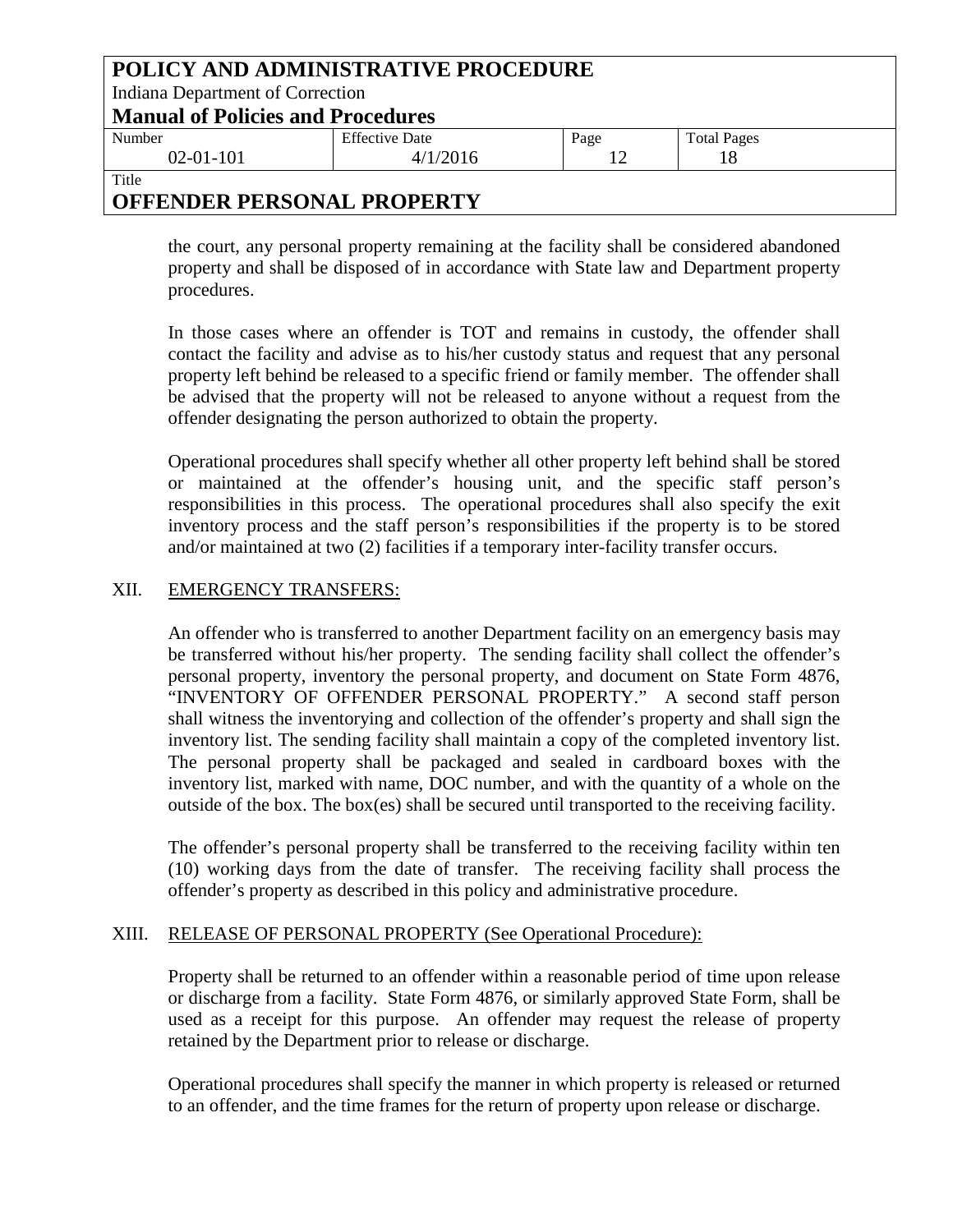| POLICY AND ADMINISTRATIVE PROCEDURE<br>Indiana Department of Correction |                            |                    |  |
|-------------------------------------------------------------------------|----------------------------|--------------------|--|
| <b>Manual of Policies and Procedures</b>                                |                            |                    |  |
| <b>Effective Date</b>                                                   | Page                       | <b>Total Pages</b> |  |
| 4/1/2016                                                                | 13                         |                    |  |
| Title                                                                   |                            |                    |  |
|                                                                         | ADDRUDDD DRDGAU I DDADRDWY |                    |  |

### XIV. SEIZURE OF PROPERTY (See Operational Procedure):

All prohibited property or contraband found by staff shall be seized. Property may be seized if its use or possession is a danger to the security, safety, or operation of the facility. When any property (including extra allowed property, or personal property that has been altered), prohibited property, or contraband is seized, the offender shall be given written notice of the seizure. State Form 36030, "NOTICE OF CONFISCATED PROPERTY," shall be used for this purpose. This form shall be completed fully, including the offender's signature. If the offender is unable or unwilling to sign State Form 36030, a second staff member shall sign and document the unwillingness or inability to sign. The offender shall receive a copy of the completed State Form 36030 and a legible copy shall be placed in the offender's facility packet. If it is determined that the property is not the offender's property, is prohibited property, or is contraband, disciplinary action may be taken, if applicable. If property that is seized is later determined to be neither contraband nor prohibited property, it shall be returned to the offender or disposed of as directed by the offender. Money that is seized shall not be returned to offender. Unauthorized money that is seized shall be deposited in the Inmate Recreation Fund in accordance with Policy and Administrative Procedure 04-01-105, "Recreation Fund Administration.:

Seized prohibited property that is not stolen property shall be disposed of in accordance with this policy and administrative procedure. Once the property has been determined to be prohibited property, the offender shall be given State Form 21682, "DISPOSITION OF OFFENDER PERSONAL PROPERTY/CORRESPONDENCE." The offender shall be instructed to indicate the desired disposition of the prohibited property. The offender shall have up to sixty (60) days to determine a desired disposition, except for food items as indicated below, and have the property removed from the facility. The offender shall have the option of choosing from the proposed manners of disposition indicated on State Form 21682. If the offender chooses to send the property to someone outside the facility, the offender shall be responsible for the cost of mailing the prohibited property. If the offender does not advise how to dispose of the property within the sixty (60) day period, the facility shall make the determination. The facility shall be permitted to dispose of the property in any reasonable manner. The offender shall be notified by use of State Form 21682 of the date on which the property was disposed and the manner of disposition. A legible copy of the completed State Form 21682 shall be filed in the offender's facility packet.

If the confiscated property is a non-canned food item, the same procedures shall be followed. However, the facility shall not be required to store the item for the sixty (60) day period. The facility shall ensure that the offender is notified that a non-canned food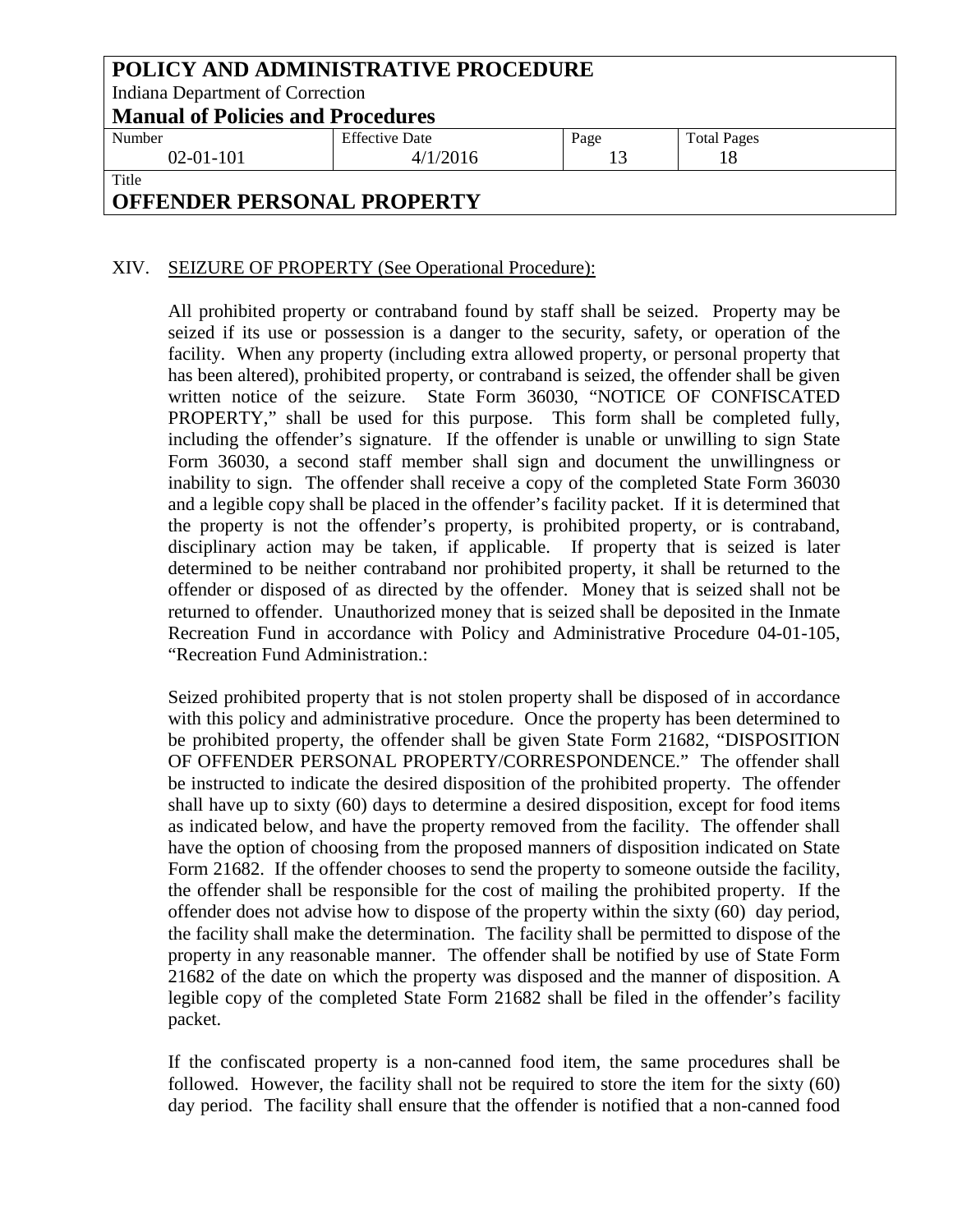| POLICY AND ADMINISTRATIVE PROCEDURE      |                       |      |                    |
|------------------------------------------|-----------------------|------|--------------------|
| Indiana Department of Correction         |                       |      |                    |
| <b>Manual of Policies and Procedures</b> |                       |      |                    |
| Number                                   | <b>Effective Date</b> | Page | <b>Total Pages</b> |
| $02-01-101$                              | 4/1/2016              | 14   |                    |
| Title                                    |                       |      |                    |

item has been confiscated. This notification shall take place within twenty-four (24) hours of the time of the confiscation. The offender shall be instructed that he/she must advise the facility of the desired disposition of the property as outlined in Section X, A. The offender shall be given seven (7) days from the date the offender is notified of the confiscation to advise the facility as to the desired disposition. If the facility is not notified within seven (7) days of the confiscation, the facility shall dispose of the item(s) in accordance with this administrative procedure. In the case of canned food items, the same procedure shall be followed; however, the offender shall have sixty (60) days from the date that he/she is notified of the confiscation to advise the facility of the desired disposition. All notifications indicated above shall be made in a timely manner.

If it is determined that any seized property has been stolen, every effort shall be made to return the stolen property to its rightful owner. If the rightful owner cannot be identified, the facility shall document all efforts that were taken to locate the owner and, after sixty (60) days, the facility may dispose of the property in any reasonable manner.

If the seized property is determined to be contraband, the facility shall determine whether criminal charges are to be filed. If so, the facility shall handle the contraband in accordance with Policy and Administrative Procedure 00-01-103, "The Operation of the Office of Investigations and Intelligence," Policy and Administrative Procedure 02-04- 101, "The Disciplinary Code for Adult Offenders," and Policy and Administrative Procedure 02-03-117, "Correctional Police Officer." If criminal charges are not to be filed, the facility's Correctional Police Officer shall determine the appropriate manner in which to dispose of the contraband. The facility shall dispose of the contraband in accordance with the instructions of the Correctional Police Officer. It shall not be necessary to notify the offender of the disposition of contraband.

Operational procedures shall specify the manner of holding and storing seized property pending investigation, the manner of disposing of contraband, and the process in determining when criminal prosecution is pursued.

#### XV. LIMITS OF PROPERTY (See Operational Procedure):

The Attachment presents the types of property an offender may possess. Each facility shall develop operational procedures that determine the amount of property allowed consistent with the following considerations:

- A. Maintenance of security;
- B. Ensuring the health and safety of staff and offenders;
- C. Promotion of administrative manageability;
- D. Sanitation of the facility;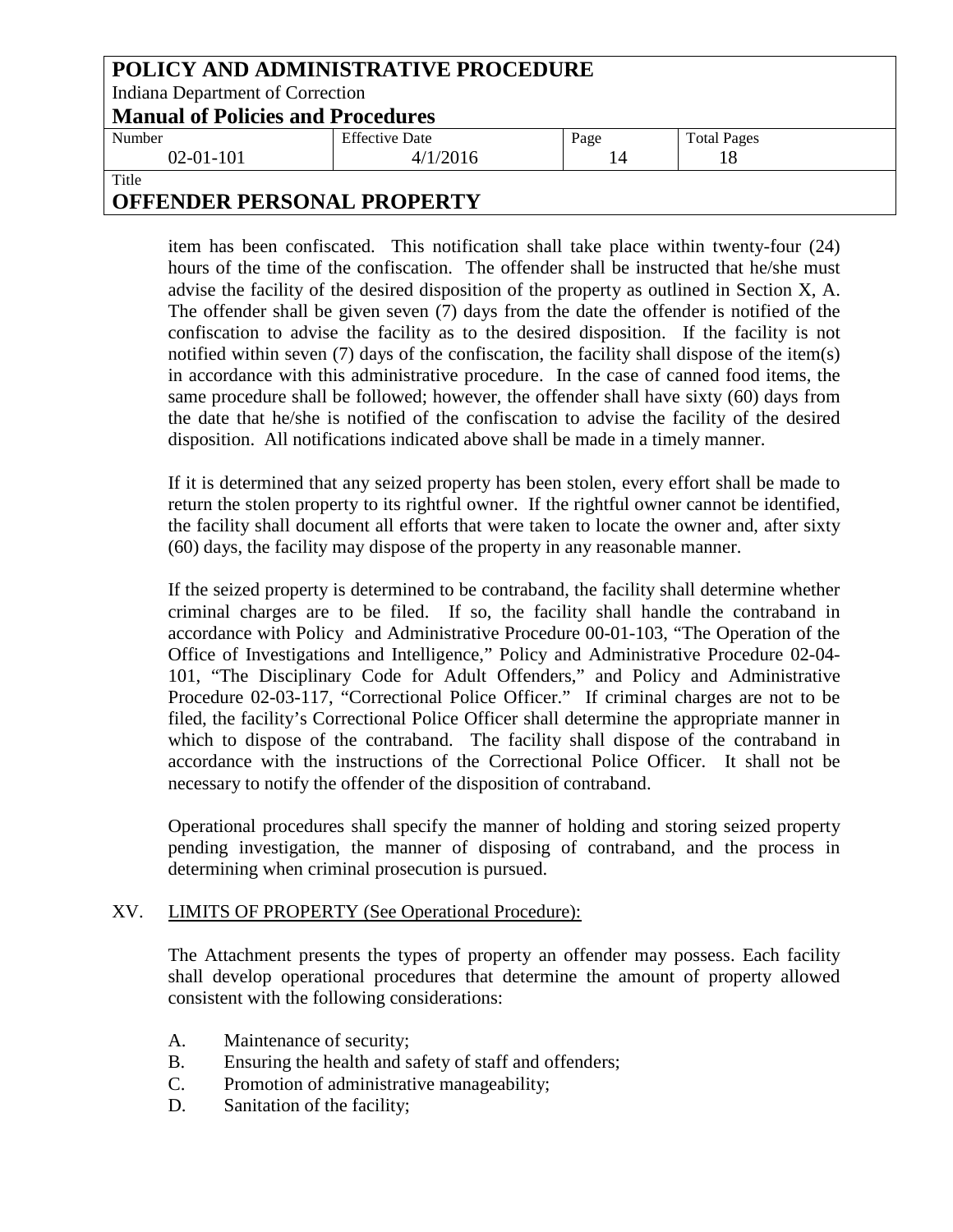| POLICY AND ADMINISTRATIVE PROCEDURE      |                       |      |                    |
|------------------------------------------|-----------------------|------|--------------------|
| Indiana Department of Correction         |                       |      |                    |
| <b>Manual of Policies and Procedures</b> |                       |      |                    |
| Number                                   | <b>Effective Date</b> | Page | <b>Total Pages</b> |
| $02 - 01 - 101$                          | 4/1/2016              |      | 18                 |
| Title                                    |                       |      |                    |

- E. Statutory and judicial mandates; and,
- F. Availability of fiscal and staff resources.

#### XVI. STORAGE OF OFFENDER PROPERTY (See Operational Procedure):

Offenders shall be required to keep all property within their living areas either in a large property container or in a combination of locations within the living area (e.g. in a small property box and a locker, under-bed storage drawer, or chest-of-drawers). The facility shall determine whether a large property box or a small property box combined with other property storage containers are appropriate for the types of living areas within the facility. All property, with the exceptions of large items (e.g. televisions) must be kept in the approved storage containers/areas. Any property, with the exception of large items, shall be required to fit into the approved property storage containers. Property that cannot fit into the approved storage containers/areas shall be considered excess property and shall be subject to confiscation and disposal in accordance with this policy and administrative procedure.

Operational procedures shall be developed that outline the property allowed to remain outside the approved storage containers/areas or other containers when the offender is not in his/her living area.

#### XVII. COMMISSARY ITEMS:

Each facility shall develop a list of items that may be purchased by offenders from commissary or through vending machines. This list of available items shall be developed in accordance with Policy and Administrative Procedure 02-01-108, "The Establishment and Operation of Commissaries."

#### XVIII. OFFENDER LEGAL MATERIALS (See Operational Procedure):

An offender may keep correspondence and legal materials**.** Offenders who have excess legal materials that cannot fit into the offender's personal property storage container/area shall have the excess legal materials stored and maintained in a secure area designated by the Superintendent. The offender and a staff person shall inventory and pack legal materials in the additional storage containers/areas. The facility may use cardboard boxes to store the additional legal material that is not kept in the offender's living area. The offender shall sign a receipt for the additional storage box(es). A legible copy of this receipt shall be placed in the container in the presence of the staff person and the offender. A legible copy of this inventory shall be maintained by the staff person in charge of the storage area and the original shall be given to the offender.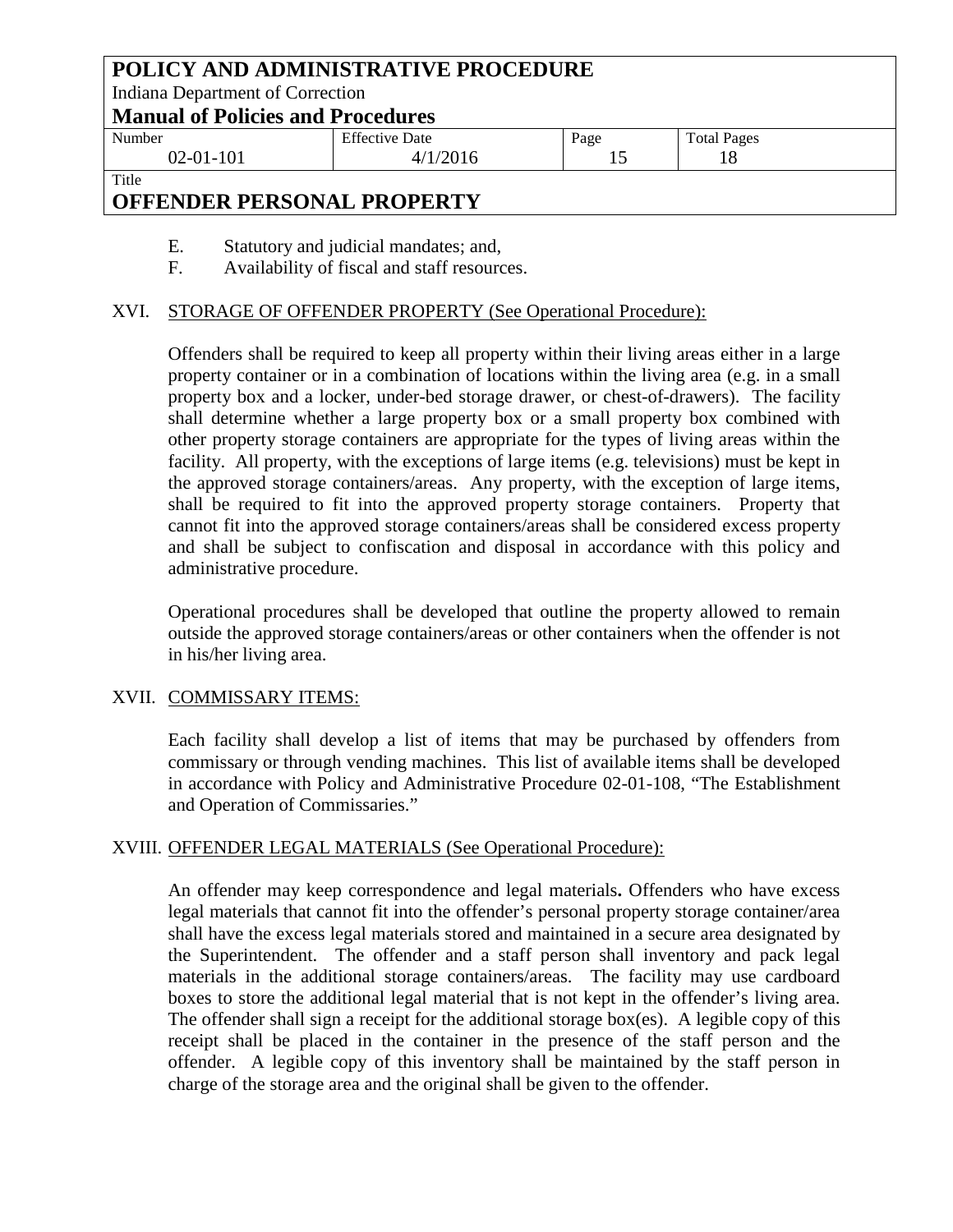| POLICY AND ADMINISTRATIVE PROCEDURE      |                       |      |                    |  |
|------------------------------------------|-----------------------|------|--------------------|--|
| Indiana Department of Correction         |                       |      |                    |  |
| <b>Manual of Policies and Procedures</b> |                       |      |                    |  |
| Number                                   | <b>Effective Date</b> | Page | <b>Total Pages</b> |  |
| $02-01-101$                              | 4/1/2016              | 16   |                    |  |
| Title                                    |                       |      |                    |  |

Once the inventory is complete, the box(es) shall be sealed and marked with the offender's name and DOC number. The box(es) shall be identified as "Excess Legal Material."

In order to gain access to this material, the offender shall be required to submit a written request to the staff person designated by the Superintendent. The offender is to give this notice seven (7) days prior to the desired review date. In those cases where the offender has a verified court date, deadline, or a statute of limitations deadline, the offender shall note such on the request and the facility shall make every effort to provide the requested access within twenty-four (24) hours of receipt of the request. An offender shall be allowed to access any excess legal materials with the following conditions.

- A. The offender shall retrieve and return to his/her living area with no more material than will fit into the personal property area in his/her living area.
- B. Unless the offender has a verified court, statutory, or statute of limitations deadline, or other verified emergency, the offender shall be allowed access to the excess legal materials no more than once per week.

Whenever an offender is granted access to the excess legal materials, staff assisting in the access shall document such on State Form 4876, "INVENTORY OF OFFENDER PERSONAL PROPERTY." This documentation shall include the offender's name and DOC number, the date of the request for access, the date of the approval or denial of access, and if denied, the reason for the denial. In addition, the inventory of the excess legal materials shall be updated each time the offender accesses this material. The staff person shall ensure that any material that is added to or removed from the excess legal materials is inventoried and documented on State Form 4876. A completed State Form 4876 shall be provided to the offender and a legible copy placed in the offender's facility packet.

Operational procedures shall indicate the manner in which excess legal materials are to be stored and the manner in which the offender may access these legal records.

#### XIX. DISPOSITION OF A DECEASED OFFENDER'S PERSONAL PROPERTY:

Should a confined offender die, a request for entitlement of the offender's property may be made forty-five (45) days after the date that the offender dies. In computing the fortyfive (45) day period, the day the offender dies is not to be counted, and the forty-fifth  $(45<sup>th</sup>)$  day is the last day of the waiting period. This means that the forty-sixth  $(46<sup>th</sup>)$  day after an offender's death is the first day that an affidavit for entitlement can be executed by the person requesting the property. However, if the forty-sixth  $(46<sup>th</sup>)$  day falls on a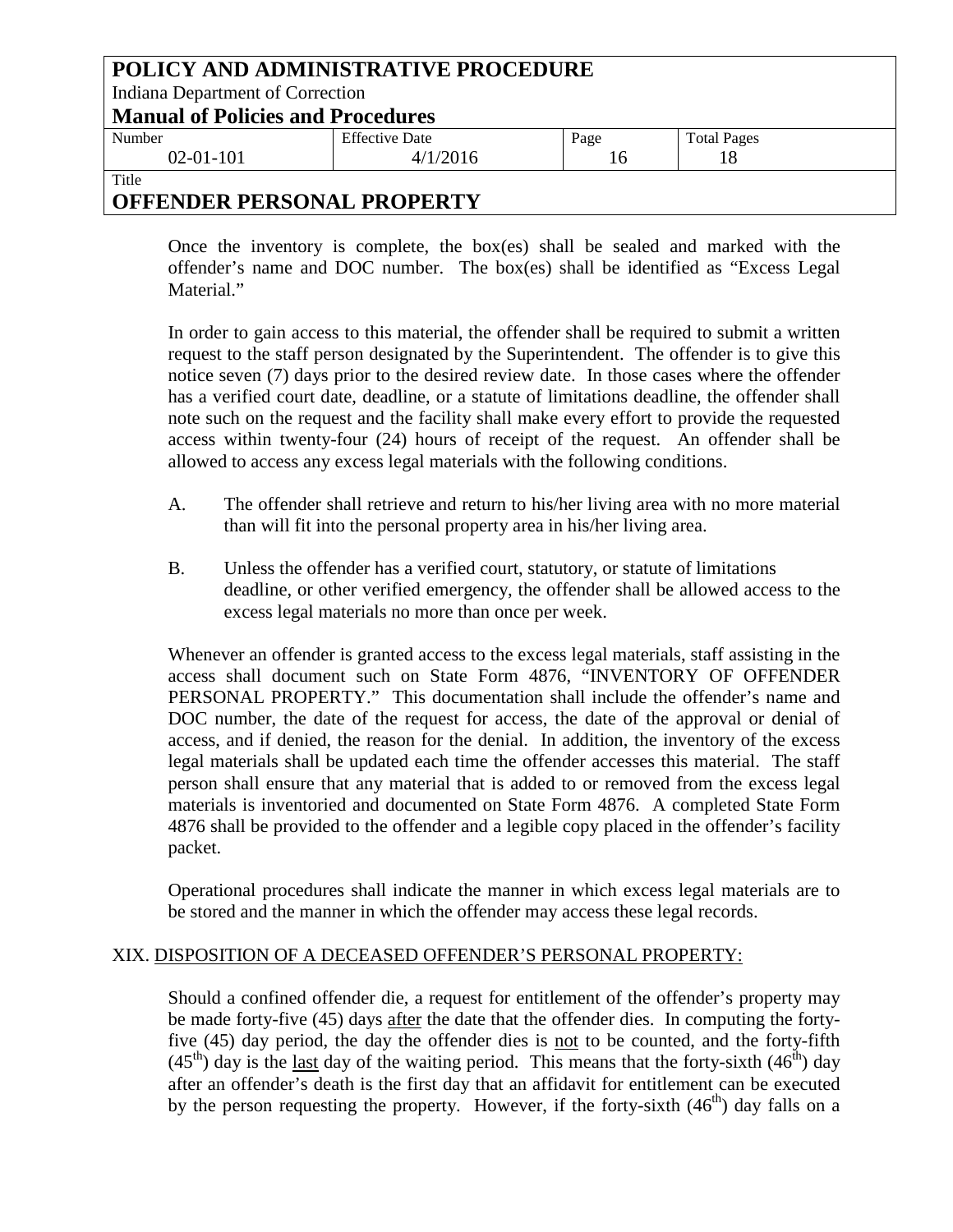| POLICY AND ADMINISTRATIVE PROCEDURE      |                       |      |                    |
|------------------------------------------|-----------------------|------|--------------------|
| Indiana Department of Correction         |                       |      |                    |
| <b>Manual of Policies and Procedures</b> |                       |      |                    |
| Number                                   | <b>Effective Date</b> | Page | <b>Total Pages</b> |
| $02 - 01 - 101$                          | 4/1/2016              | 17   |                    |
| Title                                    |                       |      |                    |

Saturday, Sunday, or holiday, then the next working day is the first day that such an affidavit for entitlement can be executed. State Form 41973, "AFFIDAVIT OF ENTITLEMENT TO PROPERTY," may be executed at the facility or before a proper notary public. This form is to be accepted from a person requesting property only if:

- A. Forty-five (45) days have elapsed since the death of the offender as determined in accordance with the above; and,
- B. The value of the offender's property held by the Department is less than twentyfive thousand dollars (\$25,000.00). If the value of the offender's property is more than twenty-five thousand dollars (\$25,000.00), the facility is to contact the Department's Legal Services Division for instructions on the proper method of handling the property.

Upon submission of a properly completed State Form 41973, "AFFIDAVIT OF ENTITLEMENT TO PROPERTY," the personal property shall be released to the claimant. When more than one (1) claimant requests entitlement, the Office of the Chief of Staff shall be contacted. Person(s) requesting entitlement of a deceased offender's property and presenting "letters testamentary" indicating an estate has been opened shall be granted a waiver of the forty-five (45) day waiting period. The offender's property shall be released to that person immediately, provided:

- A. The authenticity of the "letters testamentary" can be reasonably established (letters testamentary do not have to be certified);
- B. The identity of the person requesting the deceased offender's property can be reasonably established as the person named in the "letters testamentary;" and,
- C. A copy of the "letters testamentary" is retained by the Department.

The forty-five (45) day waiting period is established as a minimum. In the event that no claims are made in forty-five (45) days, the facility shall attempt to contact the offender's emergency notification person. The offender's property may be disposed of in the same manner as prohibited property. This disposal of the property shall occur no sooner than ninety (90) days after the offender's death. The facility shall record all efforts taken and file this information in the offender's packet.

## XX. DISPOSITION OF AN ESCAPED OFFENDER'S PERSONAL PROPERTY:

The Department shall collect all of the personal property left by an escaped offender. This property shall be inventoried and held in a secure location. The personal property of